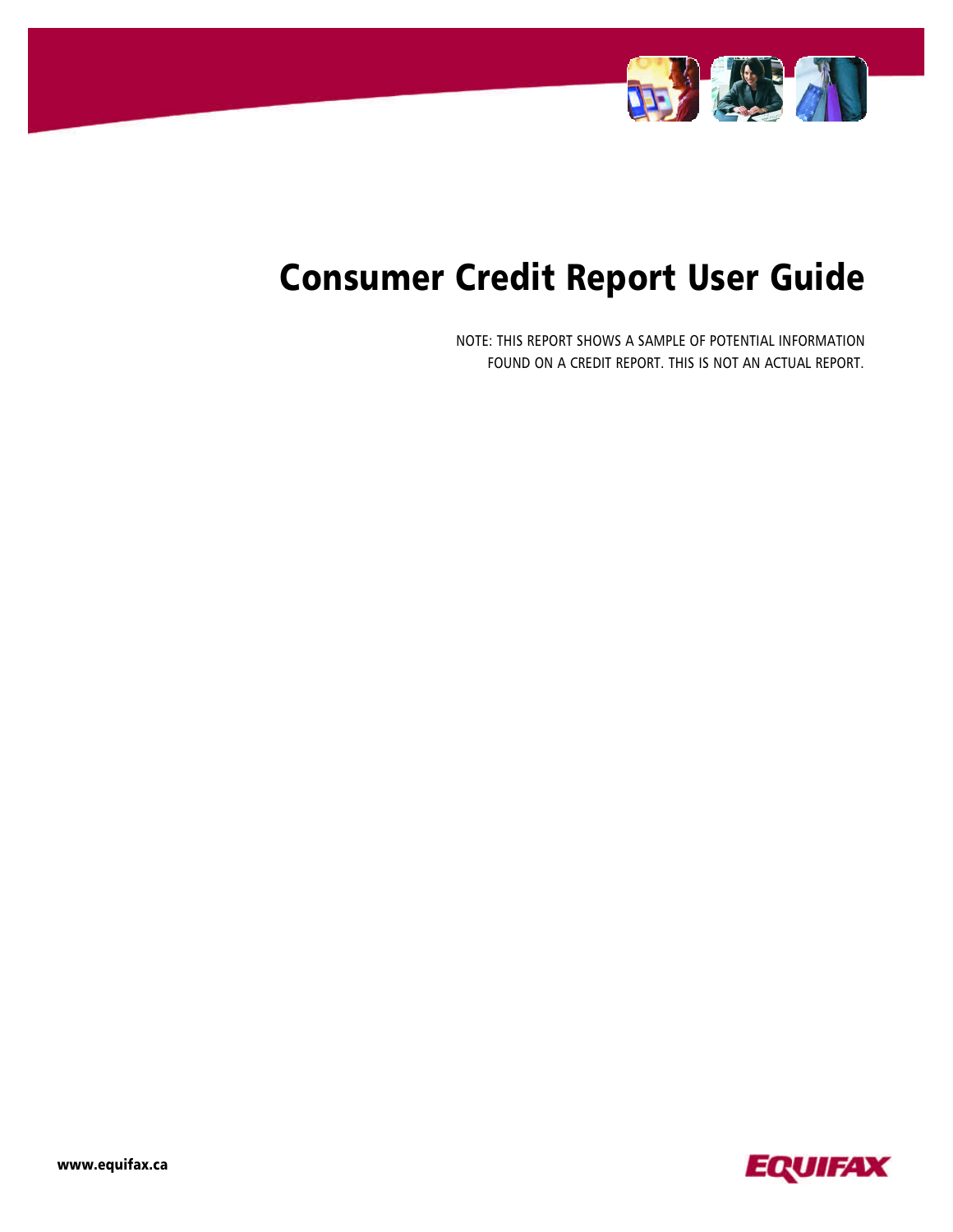## LEGEND

- [1] CONSUMER REFERRAL TELEPHONE NUMBER:
- Tells credit grantor where consumers may call if they are denied credit. [2] Date file was accessed (mm/dd/yy).
- [3] INQUIRY DATA: Shows information used to inquire on the file.
- [4] Subject 1: Details sections of the file that are populated and displayed.
- [5] CONSUMER FILE ALERT: Information input on inquiry does not match file or is invalid.
- [6] SAFESCAN WARNING: Fraud alert message warns you of potential application fraud. (Available only to SAFESCAN subscribers.)
- [7] SCORES AND REASON CODES: A risk score accompanied by up to four reason codes appears in this section. Reason codes indicate the main reasons for the score. (Available only to risk score subscribers.)

#### IDENTIFICATION SECTION:

- [8] Unique Number: for Equifax internal use only.
- [9] File Number: for Equifax internal use only.
- [10] Date file was established.
- [11] Date of last activity on file.
- [12] Date of birth or age of Subject (mm/dd/yy).
- [13] SIN: Social Insurance Number (will only display here if provided on input and matches with information on file).
- [14] Subject name.
- [15] Current address.
- [16] Since: Date address was reported and added to the Equifax Report. R/O/B: Indicates if the subject Rents Owns or Boards their current address.
- [17] Reported: Indicates type of customer that reported the address information,  $STS =$  direct link customer,  $Tape =$  monthly tape reporting customer,  $DAT =$  Internet customer - verbal internal Equifax person.
- [18] Former address Previous address of subject.
- [19] Second former address.
- [20] AKA or name subject is also known as this credit report will contain the information under both the name information and this section, therefore, no need to make additional credit report inquiries under this name.

## INQUIRIES SECTION:

- [21] Alert message appears if there have been three or more inquiries within the past 90 days.
- [22] Date, member number and member name for inquiries in the past 36 months. Member phone number will display for inquiries in past 12 months.
- [23] Total Number of Inquiries: Total number of inquiries since file was established.
- [24] Foreign Bureau Inquiries: Date, Member number and name of U.S. inquiring customers.

## EMPLOYMENT SECTION:

- [25] Current Employer: Company name of most recent reported current employer.
- [26] Since, Left, Position, Salary: Occupation of subject and when verified start date, left date and salary.
- [27] Former Employer: Company name of previous employer. Since, Left, Position, Salary: Occupation of subject and when verified start
- date, left date and salary. [28] Second Former Employer: Company name of second or previous
- employer.

Since, Left, Position, Salary: Occupation of subject and when verified start date, left date and salary.

## [29] SUMMARY SECTION (provides synopsis of file items):

Pub/Other - Number of Public Record or Other information found in the Public Record section. Trade Oldest - Newest: Oldest opening date of trade and most recent

reporting date of trade.

Total - Total number of trades on the file.

High Credit - High credit range of trades on file.

**Rating for R/O/I/M/C:** Ratings of the trades on file.  $R =$  Revolving account,  $I =$  Installment account  $O =$  Open account,  $M =$  Mortgage account and  $C =$  Line of Credit

#### CONSUMER REPORT [1] 1 800 465-7166 [2] 6/16/2004

## [3] File Requested by: NTREM

## Identification

Name: TEST, FILE,P. Reference:

Current Address: 110, SHEPPARD AVE, NORTH YORK, ON, M2N6S1<br>Previous Address: 60, BLOOR ST W, TORONTO, ON, M4W3C1. **Previous Address:** 60, BLOOR ST W, TORONTO,ON, M4W3C1.<br> **Date of Birth, SIN:** 1942/02/16, 999-999-998. 1942/02/16, 999-999-998.<br>NTRFM

Employment OWNER TESTS HAIR SALON

[4] Subject 1: Alert, Score, Identification, Inquiries, Employment, Summary, Public, Trades, Banking, Declaration .

## Consumer Alert (Subject 1)

[5] Warnings Invalid Social Insurance Number

## [6] SAFESCAN

SF-9 Possible True Name Fraud

#### [7] Product Score (Subject 1) Risk Score 509

Serious delinquency and public record or collection filed Time since delinquency is too recent or unknown Number of accounts with delinquency Length of time revolving accounts have been established

#### Bank. Nav. Index 230

Age of derogatory public records. Average age of retail trades. Number of recent inquiries. Average age of trades.

## Identification (Subject 1)<br>[8] Unique Number 3

[8] Unique Number 3455234199 [9] File Number 00-0008095-00-037 [10] Date File Opened: 01/23/1975 [11] Date of Last Activity: 06/03/2004<br>[12] DOB/Age: 02/16/1942 [13] SIN: 02/16/1942 [13] SIN:

|                       | ** Consumer Declaration **                                          |
|-----------------------|---------------------------------------------------------------------|
| [14] Name:            | TEST, FILE, EQUIFAX                                                 |
| [15] Current Address: | 110, SHEPPARD, TORONTO, ON, M2B 6S1                                 |
| [16] Since, R/O/B:    | 01/2003                                                             |
| [17] Reported:        | <b>STS Reported</b>                                                 |
| [18] Former Address:  | 1231, 15 TH AVE, CALGARY, AB, T3C 0X6                               |
| Since, R/O/B:         | 01/2003                                                             |
| Reported:             | Tape Reported                                                       |
|                       | [19] 2nd Former Address: 2314, 11 TH AVE 1201, TORONTO, ON, M4W 3C1 |
| Since, R/O/B:         | 01/2003                                                             |
| Reported:             | Verbally Reported                                                   |
| [20] Also Known As:   | PRETEND, FILE, EQUIFAX                                              |

[21] Subject shows 3 inquiries since 03/17/2004 [22] Member Inquiries:

| Date        | <b>Member No</b>                                                    | <b>Member Name</b>   | <b>Telephone</b>                |
|-------------|---------------------------------------------------------------------|----------------------|---------------------------------|
| 06/03/2004  | 001BB05697                                                          | <b>BANOUE SCOTIA</b> | (222) 333-3333                  |
| 05/08/2004  | 481FF00722                                                          | ASSOCIATES FINANCIAL | $(111)$ 222-2222                |
| 05/02/2004  | 0570N00374                                                          | PRESIDENTS CHOICE MC | $(333)$ 777-7777                |
| 10/13/2002  | 481BB99080                                                          | SCOTIABANK           | (444) 555-5555                  |
|             | [23] Total number of inquiries: 4<br>[24] Foreign Bureau Inquiries: |                      |                                 |
| <b>Date</b> | Mamhar No/City                                                      |                      | <b>Drovince and Description</b> |

Date Member No/City Province and Description 06/02/2002 INTLUSA 401BB17978 TD/GM VISA Employment (Subject 1) Employment Information: [25] Current Employer: TESTS HAIR SALON<br>[26] Since, Left, Position, Salary: , , OWNER. [26] Since, Left, Position, Salary: , , OWNER,<br>[27] Former Employer: HILTON HOTEL [27] Former Employer: HILTON HOTEL<br>
Since, Left, Position, Salary: HAIR STYLIST. Since, Left, Position, Salary: , , HAIR STYLIST,<br>[28] Second Former Employer: DISNEY CRUISE LINE [28] Second Former Employer: DISNEY C<br>City, Province: TOR, ON City, Province:<br>Since, Left, Position, Salary: 04/1999, 02/2001, HAIR STYLIST, 1900 Verified, Status: 02/2001,

[29] <u>Summary (Subject 1)</u><br>Pub/Other Trade Oldest-Newest Total Pub/Other Trade Oldest-Newest Total High Credit Rating for R/O/I/M/C<br>4 01/2001 - 06/2004 3 2800 - 28K 1-One 1-Two 1-Other 4 01/2001 - 06/2004 3 2800 - 28K 1-One, 1-Two, 1-Other

Inquiries (Subject 1)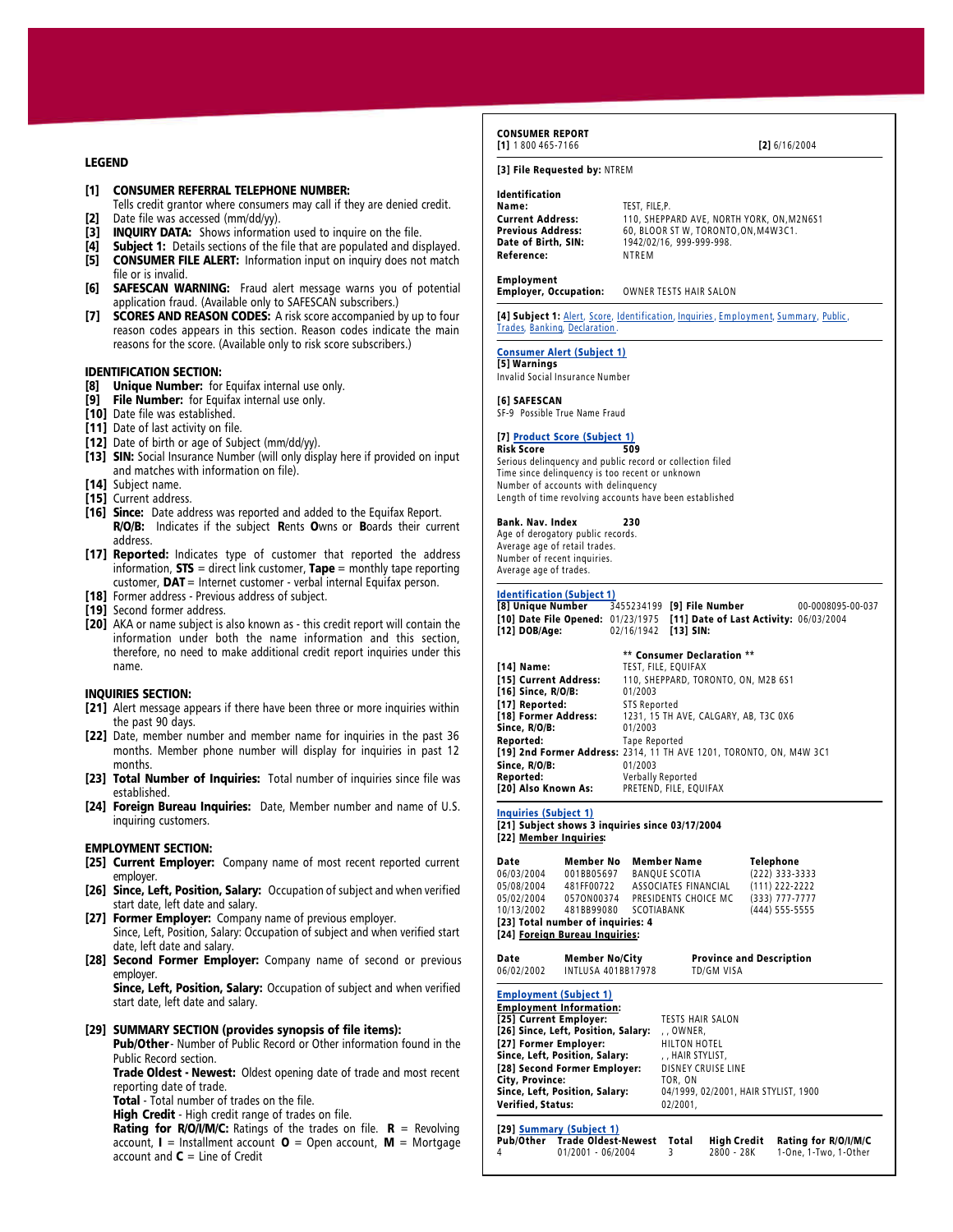| [30] <u>Public Records/Other Information (Subject 1)</u>                                                                                                                                                                                                                                                                                                                 |                                                                                                                                                                                                        |  |  |
|--------------------------------------------------------------------------------------------------------------------------------------------------------------------------------------------------------------------------------------------------------------------------------------------------------------------------------------------------------------------------|--------------------------------------------------------------------------------------------------------------------------------------------------------------------------------------------------------|--|--|
|                                                                                                                                                                                                                                                                                                                                                                          | [31] Information from Bankruptcy Superintendent:                                                                                                                                                       |  |  |
| Filed<br>Type<br>01/2000<br>Ind<br><b>Case No/Trustee:</b><br>Disposition:<br>Description:                                                                                                                                                                                                                                                                               | <b>Court Name</b><br><b>Court No</b><br>Liab<br>Asset Filed By<br>MIN OF ATTORNEY GEN 472VF00022<br>28000<br>480<br>Subject<br>22855 MORRIS ETAL<br>Discharged. 10/2001<br>Bankrupt Absolute Discharge |  |  |
| [32] Collection:                                                                                                                                                                                                                                                                                                                                                         |                                                                                                                                                                                                        |  |  |
| Rptd<br><b>NORDON COLLECTION, 481YC00036</b><br>04/2002<br><b>Verified Date:</b><br>Acct/Creditor:<br><b>Description:</b>                                                                                                                                                                                                                                                | DLA<br>Bal<br>Ledger Number<br>Type<br>Amt<br>Reason<br>Unpaid<br>482<br>01/2002 482<br>Unknown 1111111<br>04/2002<br>55555 SEARS<br>Subject disputes this account                                     |  |  |
| [33] Secured Loan:                                                                                                                                                                                                                                                                                                                                                       |                                                                                                                                                                                                        |  |  |
| Filed<br>08/2002<br>Creditor/Amt:<br><b>Description:</b>                                                                                                                                                                                                                                                                                                                 | <b>Court Name</b><br>Court No<br>Maturity<br><b>CENT REG TOR</b><br>481VC00214<br>12/2004<br>SUPERIOR CREDIT 9 ELLIS AV TOR 3600<br>Security Disposition Unknown                                       |  |  |
| [34] Judgment:                                                                                                                                                                                                                                                                                                                                                           |                                                                                                                                                                                                        |  |  |
| Filed<br>Type<br>05/2002<br>Jdgm<br>Defendant:<br>Case No:<br>Plaintiff:<br>Description:                                                                                                                                                                                                                                                                                 | <b>Court Name Court No</b><br>Status<br>Date<br>Vrfd<br>Amt<br>481VC00297<br>4800<br><b>Test File</b><br>55555/02<br>TRANS CANADA CREDIT<br>Disposition Unknown                                        |  |  |
| [35] Trade Information (Subject 1)<br>Member Trades:                                                                                                                                                                                                                                                                                                                     |                                                                                                                                                                                                        |  |  |
| <b>Bus/ID Code</b><br>Rptd<br>CIBC (999) 999-9999<br>*J007BB01351<br>Prev Hi Rates:<br>Account:<br>Description:                                                                                                                                                                                                                                                          | Opnd<br>HC Terms Bal<br>PDA Rt 30/60/90 MR DLA<br>06/2004 04/2001 28K 555<br>4200 555<br>$12 \quad 4/3/1$<br>21<br>04/2004<br>13-07/2002, 14-06/2002, 15-02/2002<br>8454545<br>Personal Loan           |  |  |
| <b>ZELLERS</b><br>*I 650DV00014<br>Account:<br><b>Description:</b>                                                                                                                                                                                                                                                                                                       | Semi-Monthly Payments<br>06/2004 01/2001 280026<br>2555<br>R1 0/0/0<br>16 05/2004<br>845555555<br>Amount in H/C Column is credit limit<br><b>Monthly Payments</b>                                      |  |  |
| TD VISA (999) 999-9999<br>*6500N00044<br>Status:                                                                                                                                                                                                                                                                                                                         | 0/0/0<br>06/2004<br>Lost or stolen card                                                                                                                                                                |  |  |
| [36] Credit Utilization: 22%                                                                                                                                                                                                                                                                                                                                             | 30800<br>6755                                                                                                                                                                                          |  |  |
| [37] Banking (Subject 1)                                                                                                                                                                                                                                                                                                                                                 |                                                                                                                                                                                                        |  |  |
| Checking/Saving:<br>Rptd<br>06/2004<br>Nb NSF, Status: 4 NSF 2002,                                                                                                                                                                                                                                                                                                       | <b>Account Type</b><br>Opnd<br>Amount<br>Account No<br><b>BANQUE SCOTIA, 001BB05697, (999) 999-9999</b><br>L5F<br>Checking/Saving Account<br>09/1999                                                   |  |  |
| [38] Consumer Declaration (Subject 1)<br>Rptd, Purge:<br>06/2004.06/2005<br>*****WARNING*****CONFIRMED TRUE NAME FRAUD/FRAUDULENT<br>Declaration:<br>CREDIT APPLICATIONS HAVE BEEN SUBMITTED USING THIS NAME/ IF YOU ACCESS THIS FILE<br>AS PART OF A CREDIT CHECK, PLEASE VERIFY WITH THE CUSTOMER THAT IT IS LEGITIMATE<br>BEFORE EXTENDING CREDIT/PHONE (123)456-7890 |                                                                                                                                                                                                        |  |  |
| End Of Report                                                                                                                                                                                                                                                                                                                                                            |                                                                                                                                                                                                        |  |  |
|                                                                                                                                                                                                                                                                                                                                                                          |                                                                                                                                                                                                        |  |  |

- [30] PUBLIC RECORDS OR OTHER INFORMATION: Information obtained from Public Sources.
- [31] Bankruptcies: A person legally declared to be unable to pay debts (date filed, type of action, [IND for personal; BUS for business], court name, court code, liability, assets, filer [subject, spouse or both], case number and trustee, disposition of bankruptcy and description of the bankruptcy).
- [32] Third-party collections: A debt which a creditor is unable to collect and hires a third party to do so (name of third-party collection agency, collection agency member number, reported date, type of collection [UP CL - unpaid collection or PD - paid collection], original amount of collection, date of last activity with credit grantor, balance as of date reported, reason, ledger number, verified date, credit grantor and account number, description).
- [33] Secured loans: A chattel mortgage, registered loan, or registered lien is a loan where the debtor has given personal property as collateral and the loan is registered with the provincial government. This is not derogatory information. (Secured loans are not extended in the province of Quebec.) [Date reported; name of reporting government agency; member number of reporting agency, maturity date of the loan, name and address of creditor; amount of loan; description of loan status].
- [34] Judgments: A court order against a debtor for payment of monies owing (date judgment granted or date filed; judgment status [ST JD satisfied judgment, JD GT - judgment]; court identification number/name of court; amount of judgment; defendant; judgment number; plaintiff; status of judgment [satisfied, unsatisfied or disposition unknown] and date, when applicable).

Other public record information may include foreclosures, credit counseling, and orderly payment of debt (OPD).

## [35] TRADE INFORMATION

Bus/ID Code: Company name and/or telephone number and/or customer number.

## Second Line:

RPTD - Date item was reported to Equifax.

OPND - Date account was opened with credit grantor.

H/C - High credit on the account; the highest amount owed or credit limit.

TRMS - Monthly repayment amount.

**BAL** - Balance owing as of date reported.

PDA - Past due amount as of date reported (shown if applicable).

RT - Type of account and manner of repayment: see Trade Information Descriptions and Manner of Payment (North American Standard ratings) for detailed rating descriptions.

30/60/90 - Number of times subject has been 30, 60 or 90 days past due with this account.

MR - Months Reviewed - the number of times or months this account has reported.

DLA - Date Last Activity - Date of last activity with this account, could be purchase date, last payment date or in worst case, write-off date.

\* Indicates the information was updated by an accounts receivable tape. **Prev Hi Rates** - relates to the 30/60/90 section; provides ratings and dates of the 3 most recent delinquencies

Description - Provides additional information about the account.

[36] Credit Utilization: Provides the percentage that the customer has utilized their credit by dividing balances by high credit. The total of all open high credit amounts and all open account balances are also displayed.

## [37] BANKING INFORMATION SECTION:

Type of account, name and telephone number of institution; date item was reported to Equifax; type of account; customer's member number; date account was opened with credit grantor; balance of account (approximate range); additional information on account.

[38] CONSUMER STATEMENT SECTION: Rptd, Purge: Date reported and date information will be deleted from the credit report - Declaration: Statement the consumer or subject added to the file to explain discrepancies or other comments.